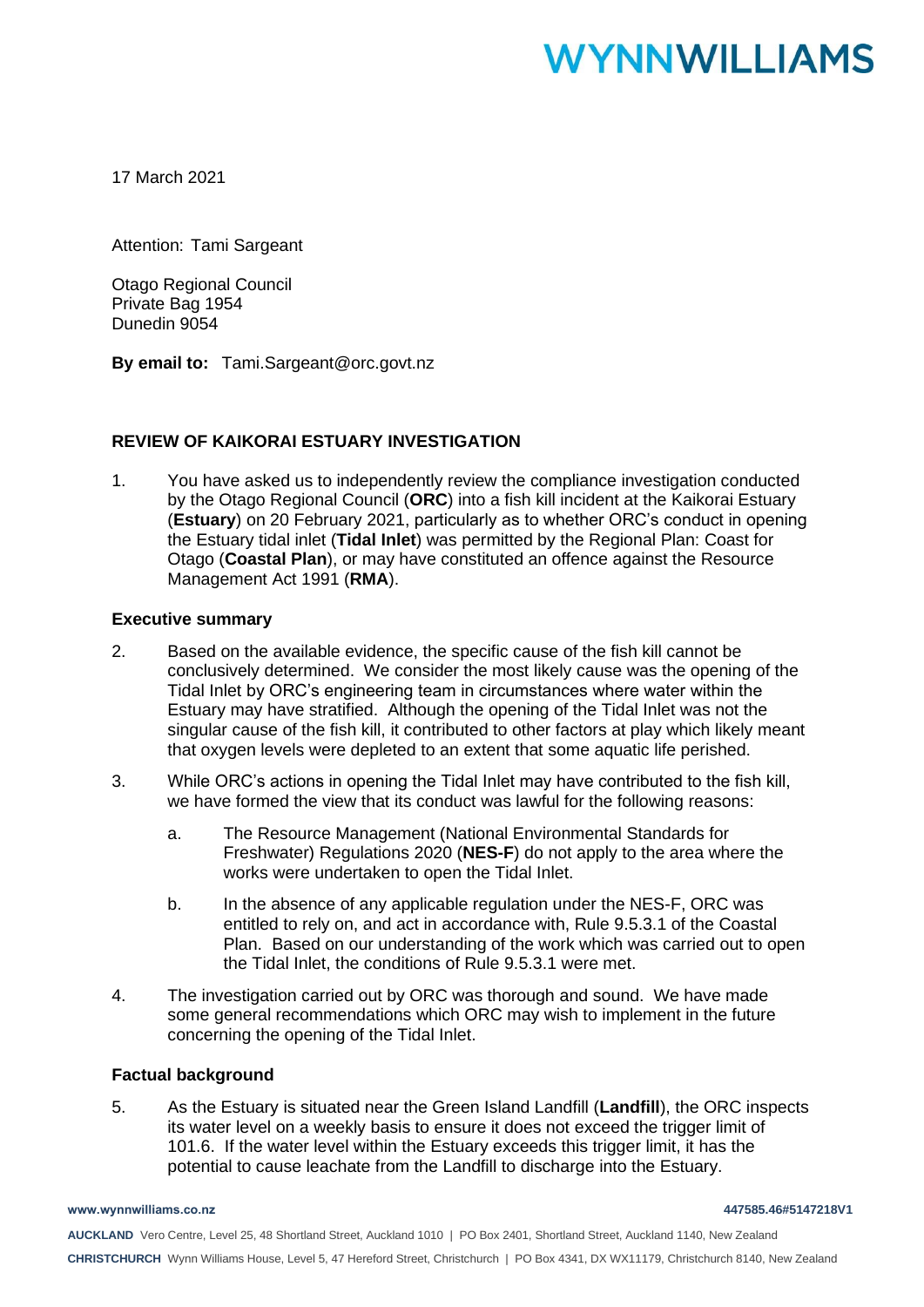- 6. On 16 February 2021, ORC inspected the Estuary and found that the water level was 101.7, which was 100mm above the trigger limit. The cause of the elevated water level within the Estuary was a blockage of the Tidal Inlet, which was the result of a sand bar restricting water flow.
- 7. Purporting to rely on Rule 9.5.3.1 of the Coastal Plan, ORC's engineering team, in consultation with its contractor, George Ellis Transport, mechanically opened the Tidal Inlet on 19 February 2021 by using a digger to excavate a channel in the sand bar, allowing the Estuary to drain. The works were carried out in or around the Tidal Inlet area.
- 8. On 20 February 2021, Ian Hadland of Fish and Game reported a fish kill within the Estuary to ORC.

### **The investigation**

- 9. Shortly after ORC was alerted to the incident, two environmental officers attended the Estuary to investigate the fish kill. They made the following observations:
	- a. The Estuary appeared to be in a low-flow state, which was subsequently confirmed following investigation into tidal flows.
	- b. There were several dead fish of various sizes near the Brighton Road bridge, though there were also live fish and invertebrates hiding underneath algae. Fish casualties included bullies, flounder and trout.
	- c. The water clarity was poor, which meant that visibility was limited.
	- d. The air temperature was approximately 19 degrees Celsius and the water was warm to touch.
- 10. A water sample was taken from within the Estuary near the Brighton Road bridge, as well as from the Kaikorai Stream near the Landfill. The samples were subsequently analysed for biochemical oxygen demand, chemical oxygen demand, total nitrogen and total phosphorus.
- 11. Following receipt of analytical data from the water samples, technical advice from within ORC was obtained as to the likely cause of the fish kill. While a definitive cause could not be identified, several factors seemingly contributed to the fish kill, including the degraded water quality within the Estuary, an extended period of good weather immediately before the incident, and the opening of the Tidal Inlet. In particular, the opening of the Tidal Inlet at low tide may have had the unintended effect of draining the Estuary of its top, oxygen-rich, water layer, which meant that the resulting water within the Estuary was anoxic.
- 12. On 26 February 2021, a representative water sampling programme was undertaken by ORC where water samples were collected from the Kaikorai Stream and the Estuary. Once analytical data from these samples was obtained, Ryder Environmental were engaged to conduct an independent review on the water quality within the Estuary following the fish kill.
- 13. Based on observations made by Mr Hadland concerning the fish kill, Ryder Environmental noted that the incident was most likely caused by severe deoxygenation within the Estuary in the vicinity of the Brighton Road bridge. Consistent with ORC's own observations concerning nutrient enrichment of the Estuary, Ryder Environmental observed that in some areas of the Estuary there was algae and black anoxic margins. However, Ryder Environmental noted that there was no conclusive relationship between the fish kill and the opening of the Tidal Inlet, though the mechanical opening may have played a role.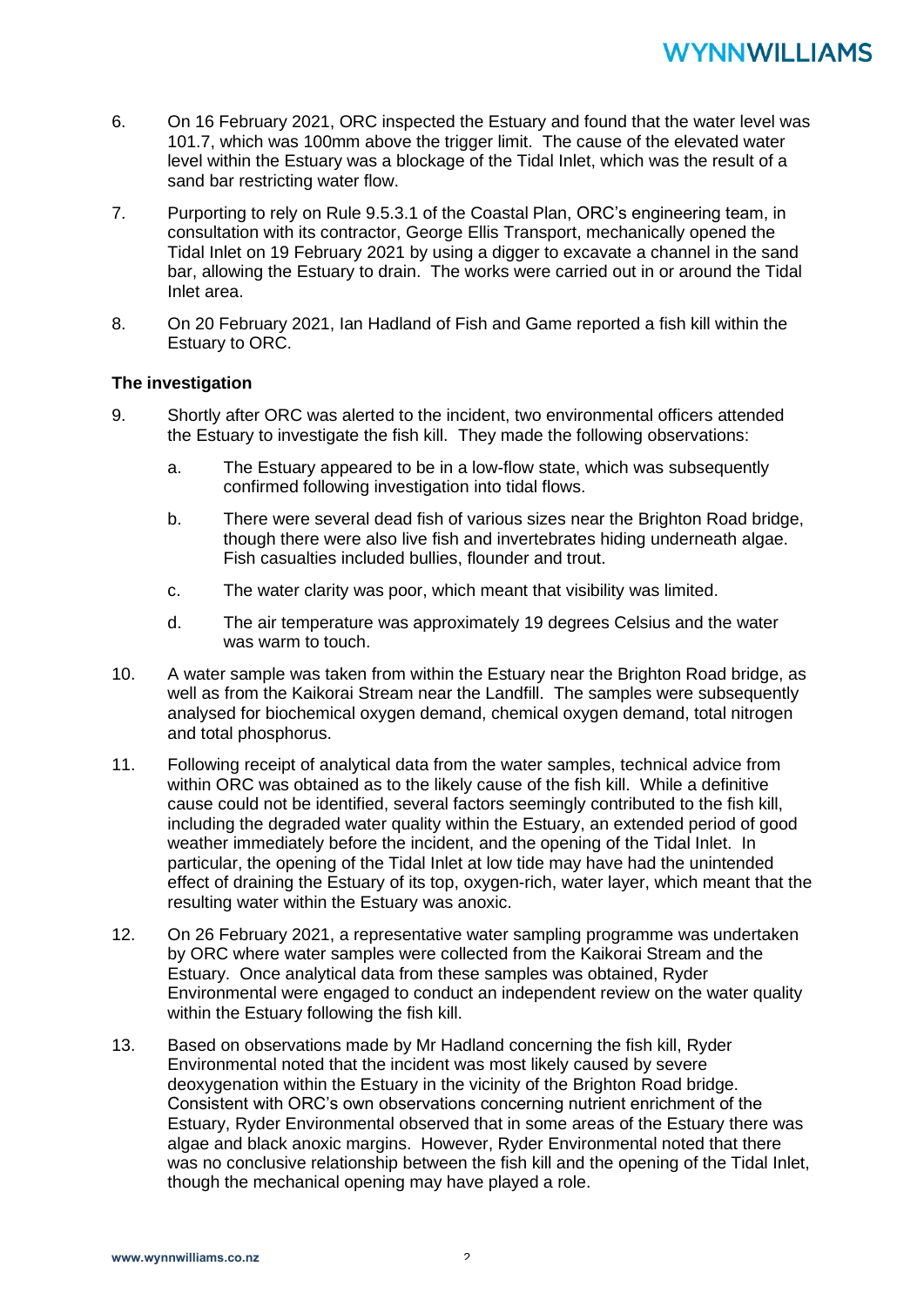14. As part of its wider investigation, ORC made enquiries with both the Landfill and the Dunedin City Council's wastewater treatment plant in Green Island (**WWTP**) to ascertain whether there had been any incidents of unexpected discharges from those facilities, which there had not. Additionally, a pollution incident was also investigated, but it was confirmed that the contaminant had not entered the Estuary.

### **National Environmental Standards**

- 15. Before considering potential offences under the RMA which may have been committed as a result of opening the Tidal Inlet, we address the potential application of the recent NES-F, which came into force on 3 September 2020.<sup>1</sup>
- 16. Generally, a rule in a plan cannot be more lenient than an NES-F regulation.<sup>2</sup> Therefore, where an NES-F regulation is more stringent than a corresponding rule in a plan, the NES-F will prevail. A regulation will be more stringent than a rule if it prohibits or restricts an activity that the rule permits or authorises.<sup>3</sup>
- 17. Due to the fact that the Kaikorai Lagoon Swamp and Kaikorai Creek Swamp have been identified as regionally significant wetlands, if there are NES-F regulations relating to wetlands which are more stringent than rules within the Coastal Plan the regulation will prevail, even though ORC may have complied with the conditions of a permitted activity rule.
- 18. In this instance, regulation 52 of the NES-F regulates the drainage of natural wetlands as follows:
	- (1) Earthworks outside, but within a 100 m setback from, a natural wetland is a non-complying activity if it—
		- (a) results, or is likely to result, in the complete or partial drainage of all or part of a natural wetland; and
		- (b) does not have another status under any of regulations 38 to 51.
	- (2) The taking, use, damming, diversion, or discharge of water outside, but within a 100 m setback from, a natural wetland is a non-complying activity if it—
		- (a) results, or is likely to result, in the complete or partial drainage of all or part of a natural wetland; and
		- (b) does not have another status under any of regulations 38 to 51.
- 19. Under the NES-F, a natural wetland has the meaning given to it by the National Policy Statement for Freshwater Management 2020, which means a wetland (as defined by the RMA) that is not:<sup>4</sup>
	- (a) a wetland constructed by artificial means (unless it was constructed to offset impacts on, or restore, an existing or former natural wetland); or
	- (b) a geothermal wetland; or

<sup>1</sup> We note that subpart 3 of Part 2 of the NES-F comes into force on 1 May 2021, and regulations 12 to 14 and subpart 4 of Part 2 come into force on 1 July 2021. These provisions are not relevant for the present investigation.

<sup>&</sup>lt;sup>2</sup> This is the net effect of s 43B of the RMA and regulation 6 of the NES-F. The exceptions provided for in regulation 6(2) do not apply.

<sup>3</sup> Resource Management Act 1991, s 43B.

<sup>4</sup> National Policy Statement for Freshwater Management 2020, s 3.21.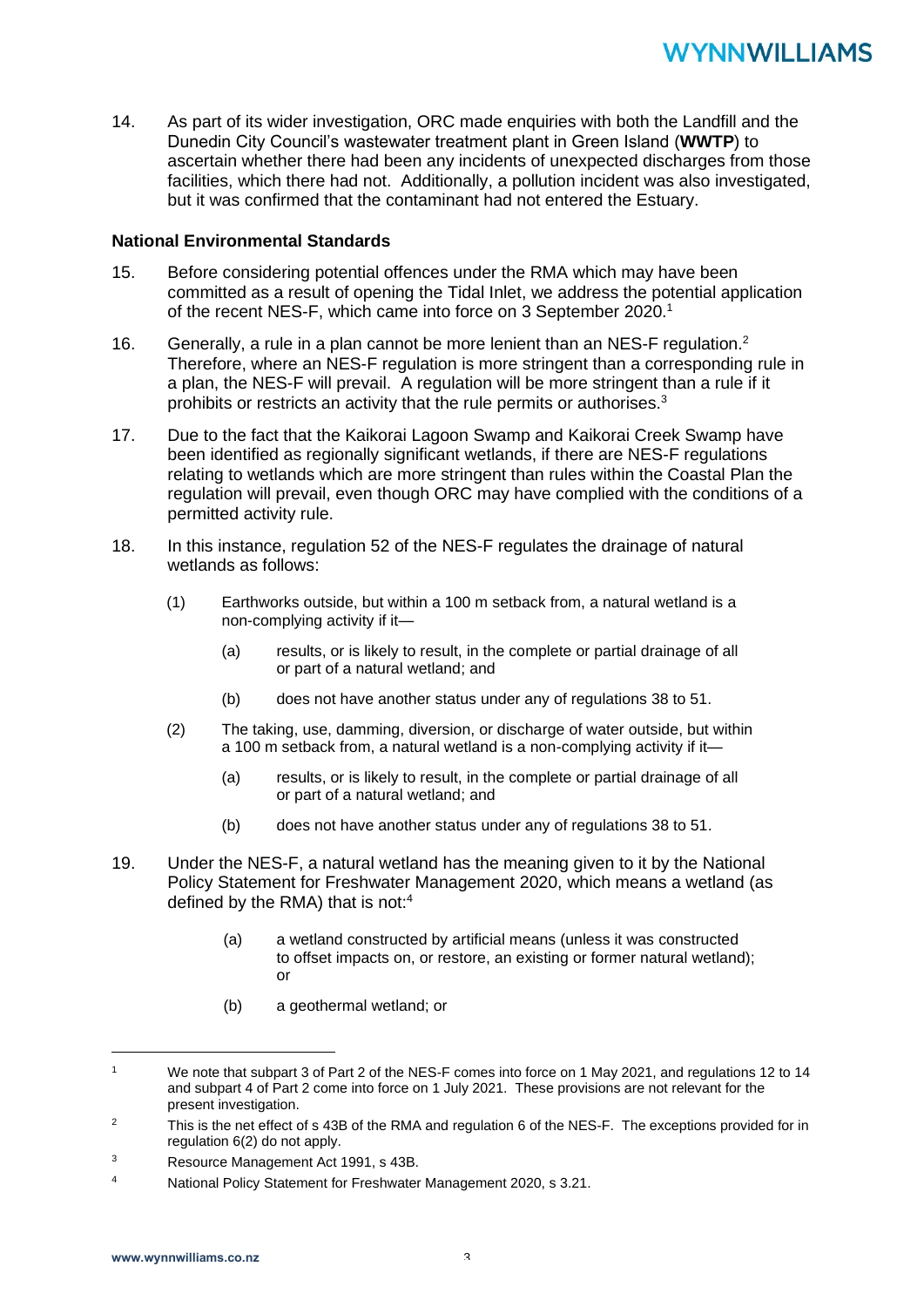## **YNNWILLIAMS**

- (c) any area of improved pasture that, at the commencement date, is dominated by (that is more than 50% of) exotic pasture species and is subject to temporary rain-derived water pooling.
- 20. Assuming the Kaikorai Lagoon Swamp and the Kaikorai Creek Swamp meet the definition of natural wetlands in the NES-F, regulation 52 may be relevant to the works carried out by ORC's engineering team and its contractor because earthworks occurring outside, but within a setback from, a natural wetland is a non-complying activity, provided those works result, or are likely to result, in the complete or partial drainage of a natural wetland. The effect of regulation 52 is that it is more stringent than rule 9.5.3.1 of the Coastal Plan, and therefore, if applicable, would prevail over the permitted activity relied upon by the ORC to open the Tidal Inlet.
- 21. However, we do not consider that the NES-F applies in this instance because the Environment Court in *Bay of Islands Maritime Park Incorporated v Northland Regional Council* recently held that the NES-F only applies to the section of the coastal marine area (**CMA**) which is upstream of the "river mouth" as defined by the RMA.
- 22. 'Mouth' is defined in the RMA, for the purpose of defining the landward boundary of the coastal marine area, as meaning the mouth of the river either:<sup>5</sup>
	- (a) As agreed and set between the Minister of Conservation, the regional council, and the appropriate territorial authority in the period between consultation on, and notification of, the proposed regional coastal plan; or
	- (b) As declared by the Environment Court under section 310 upon application made by the Minister of Conservation, the regional council, and the appropriate territorial authority prior to the plan becoming operative, -

and once so agreed and set or declared shall not be changed in accordance with Schedule 1 or otherwise varied, altered, questioned, or reviewed in any way until the next review of the regional coastal plan, unless the Minister of Conservation, the regional council, and the appropriate territorial authority agree.

- 23. The mouth and the CMA boundary are identified in Schedule 1 of the Coastal Plan, which is consistent with a GIS diagram of the Estuary provided to us by ORC. The diagram identifies the Kaikorai Lagoon Swamp, the Kaikorai Creek Swamp, the river mouth and the CMA boundary. A copy of the GIS diagram is annexed as **Annexure 1**.
- 24. Based on *Bay of Islands Maritime Park Incorporated*, the area where the works were carried out to open the Tidal Inlet are not within the area of CMA which is upstream of the river mouth (as defined in Schedule 1 of the Coastal Plan). As such, the NES-F does not apply because the works were carried out in the general CMA. Even if the NES-F did apply, we consider that regulation 52 is unlikely to apply in any event because the area where the works were carried out to open the Tidal Inlet appear to have occurred beyond a 100m setback from the nearest identified wetland (assuming the regionally significant wetland meets the definition of a natural wetland under the NES-F).
- 25. However, it should be noted that the Environment Court's findings in *Bay of Islands Maritime Park Incorporated* are subject to two appeals in the High Court. We raise

<sup>5</sup> Resource Management Act 1991, s 2.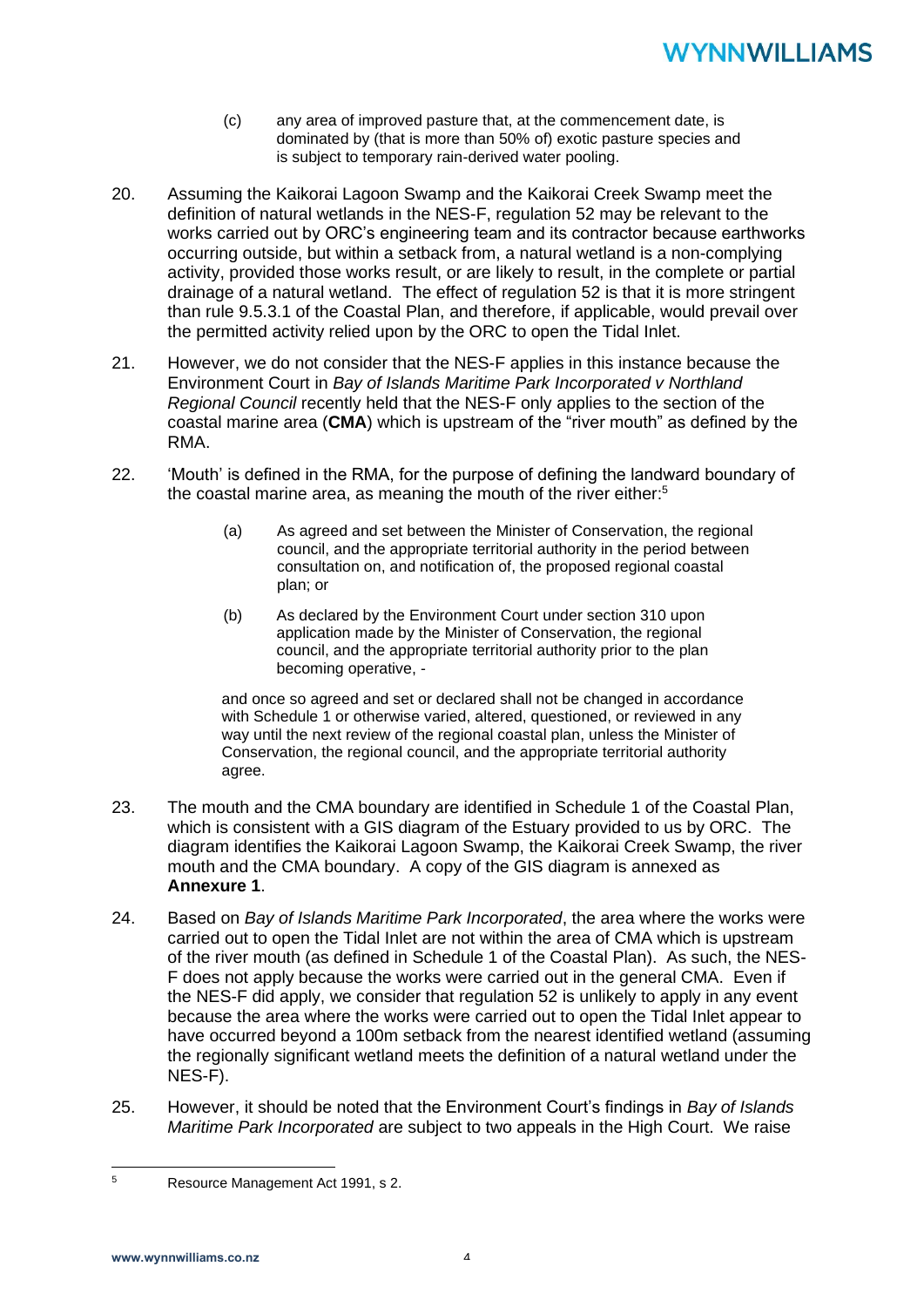this issue so that in the event of any future actions to open a blocked river mouth or tidal inlet, ORC is alive to the fact that if earthworks occur within 100 metres of a natural wetland, the NES-F is relevant, particularly if the legal position changes with respect to the application of the NES-F more broadly in the CMA (i.e. not just to the CMA upstream of the river mouth).

### **Section 12 of the RMA and Rule 9.5.3.1 of the Coastal Plan**

- 26. The RMA restricts the use of the CMA. Section 12 relevantly provides that:
	- (1) No person may, in the coastal marine area,
		- (a) Reclaim or drain any foreshore or seabed; or
		- …
		- (c) Disturb any foreshore or seabed (including by excavating, drilling, or tunnelling) in a manner that has or is likely to have an adverse effect on the foreshore or seabed (other than for the purpose of lawfully harvesting any plant or animal); or
		- …

…

- (e) Destroy, damage, or disturb any foreshore or seabed (other than for the purpose of lawfully harvesting any plant or animal) in a manner that has or is likely to have an adverse effect on plants or animals or their habitat;
- unless expressly allowed by a national environmental standard, a rule in a regional coastal plan as well as a rule in a proposed regional coastal plan for the same region (if there is one), or a resource consent.
- 27. Under the RMA, the CMA means the foreshore, seabed, and coastal water, and the air space above the water:
	- (a) of which the seaward boundary is the outer limits of the territorial sea:
	- (b) of which the landward boundary is the line of mean high water springs, except that where that line crosses a river, the landward boundary at that point shall be whichever is the lesser of –
		- (i) 1 kilometre upstream from the mouth of the river; or
		- (ii) the point upstream that is calculated by multiplying the width of the river mouth by 5.
- 28. Having regard to the CMA illustrated in Annexure 1, the works carried out by ORC's engineering team and its contractor occurred within the CMA, which means that s 12 of the RMA applies. While the exact nature of the work carried out to open the Tidal Inlet is unclear, $6$  we consider that excavating a channel in a sand bar within the CMA is likely to fall within at least one of the sub-sections of s 12 of the RMA outlined above at paragraph 30. Accordingly, for ORC's actions to have been lawful, they must have been expressly allowed by, relevantly, a rule in the Coastal Plan.

<sup>&</sup>lt;sup>6</sup> We note that the engineering response document records that channel opening work was carried out on 19 February 2021. However, the exact nature of that work is not explained in any detail.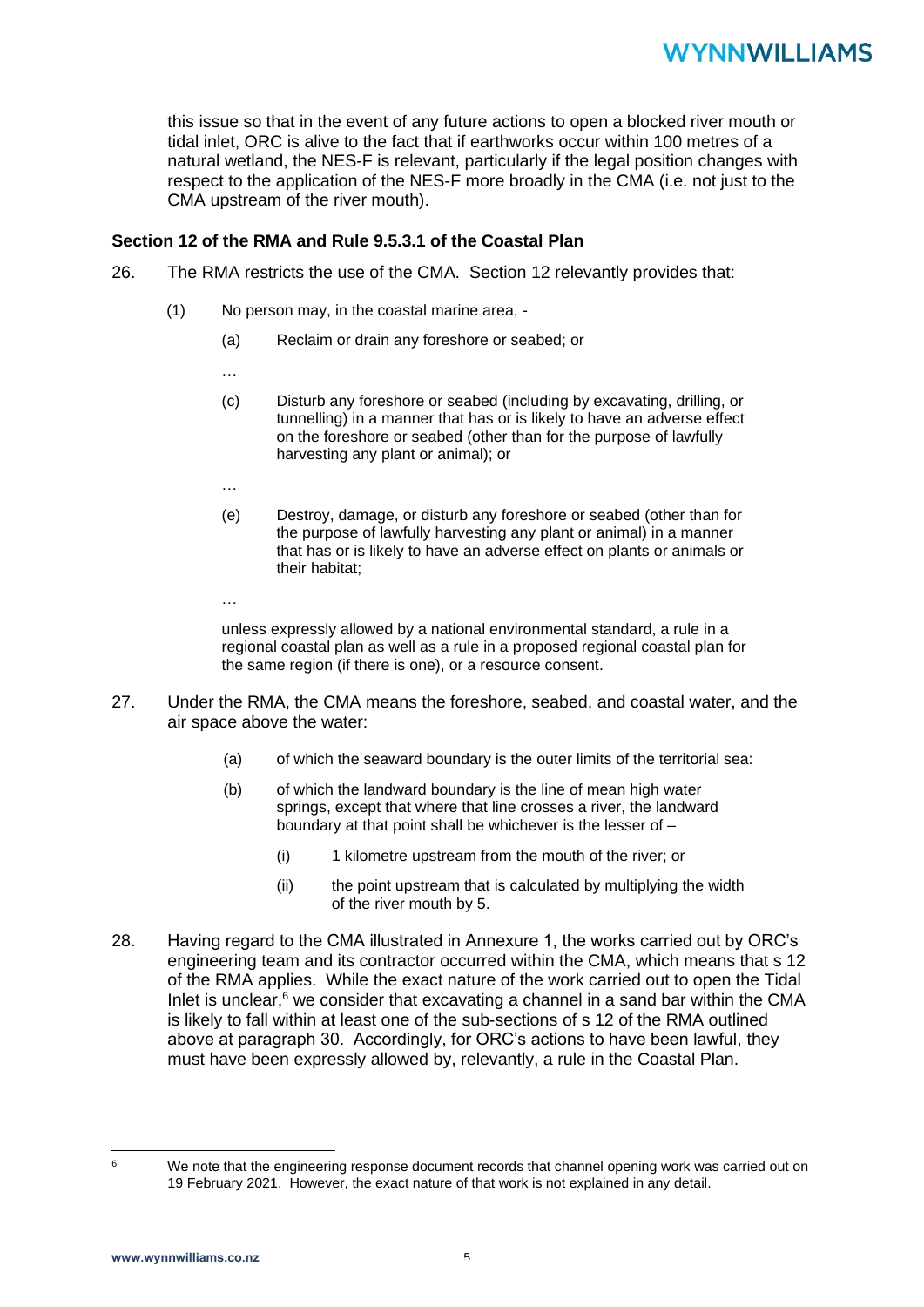## **YNNWILLIAMS**

29. We understand that ORC relied on Rule 9.5.3.1 of the Coastal Plan, which provides:

Clearing a blocked outfall pipe, or opening a blocked river mouth or tidal inlet is a **permitted** activity provided:

- (a) No material is removed from the foreshore<sup>7</sup> or seabed; and
- (b) The disturbance is limited to the extent necessary to clear the blockage; and
- (c) No contaminants are released into the coastal marine area from equipment being used for the clearance operation on any area of foreshore or seabed; and
- (d) All equipment is removed from the site on completion of the clearance operation; and
- (e) Any sediment removed from a blocked pipe or river mouth is placed below the line of mean low water, or if deposited on the foreshore, is smoothed over so that it is no higher than one metre above the normal surrounding foreshore level.
- 30. Based on our understanding of the works carried out to open the Tidal Inlet following discussions with ORC, we consider its actions were expressly permitted by Rule 9.5.3.1. While we are satisfied that no contaminants were released into the CMA from the digger and that the digger itself was removed after the Tidal Inlet was opened, our view is based on the following assumptions:
	- a. No material was removed from the foreshore or seabed. Rather, a channel was simply excavated in the sand bar and all material was left in situ.
	- b. The size of the channel was limited to the extent necessary to lower the water level within the Estuary.
	- c. The excavated material was placed below the line of mean low water, or if deposited on the foreshore, was smoothed over so that it was no higher than one metre above the surrounding foreshore level.
- 31. By acting in compliance with Rule 9.5.3.1 of the Coastal Plan, we consider that the works carried out by ORC's engineering team and its contractor were expressly permitted, such that ORC has not contravened s 12 of the RMA.

#### **General comments on the investigation and cause of the fish kill**

- 32. Based on our review of ORC's investigation, we consider it was thorough, timely and sound. After ORC was alerted to the fish kill, environmental officers responded within less than an hour. Water samples were taken from appropriate locations and visual observations were made of the Estuary.
- 33. To rule out other causes for the fish kill, appropriate enquiries were made with surrounding industrial premises, including the Landfill and the WWTP. These enquiries aided the investigation by ruling out the potential for any discharge of a toxic contaminant having caused the fish kill. To that extent, we note that the location of the dead fish appears to be inconsistent with the cause being the discharge of a toxic contaminant, as we would have expected ORC staff to have

<sup>7</sup> Foreshore means any land covered and uncovered by the flow and ebb of the tide at mean spring tides and, in relation to any such land that forms part of the bed of a river, does not include any area that is not part of the coastal marine area.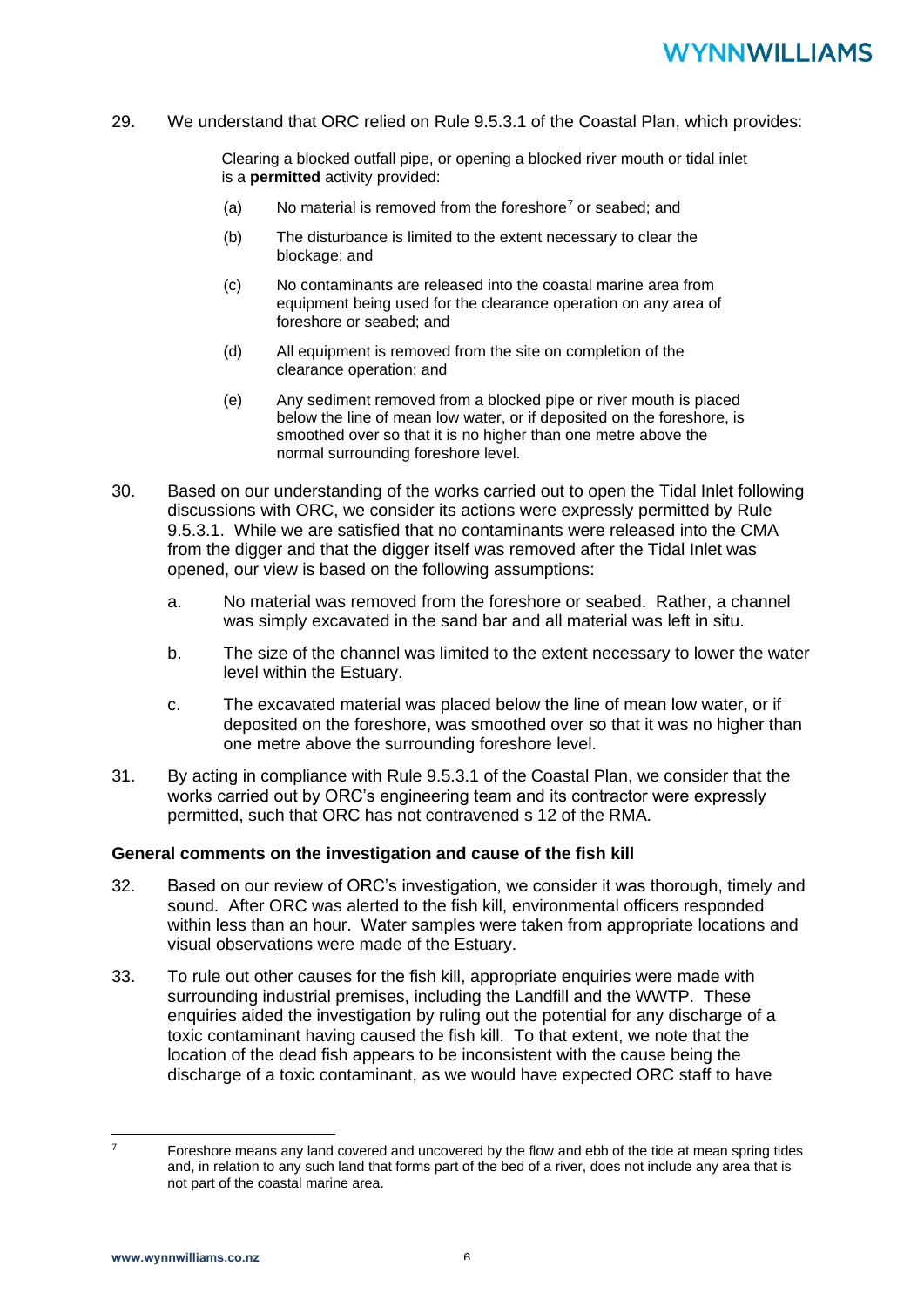observed dead fish within the upper reaches of the Estuary and within the Kaikorai Stream.

- 34. Based on the available evidence, we agree with the technical advice received by ORC that the likely cause of the fish kill was due to a combination of factors, particularly the existing water quality within the Estuary and the effect that the opening of the Tidal Inlet may have had in removing oxygen rich water. While we note Ryder Environmental's observation that there is no strong evidence to support a correlation between the opening of the Tidal Inlet and the fish kill, we consider there is sufficient circumstantial evidence to conclude that the works carried out by ORC's engineering team and its contractor were a contributing factor. In particular, we note that:
	- a. There is no evidence of a toxic contaminant having entered the Estuary.
	- b. There were no observations of dead fish when the works were carried out by ORC's engineering team, though reports were received by ORC the following day.
	- c. Water quality within the Estuary is, relatively speaking, poor. In particular, the water in some areas appeared murky and there was a lot of algae growth. which has the effect of depleting oxygen levels. Further, we note that anoxic black margins were observed in some areas of the Estuary.
	- d. The Estuary is known to stratify in deeper locations.
- 35. From our perspective, it appears that the water quality within the Estuary was degraded and the effects associated with the opening of the Tidal Inlet were essentially the tipping point resulting in the fish kill, which was caused by myriad factors.

### **Recommendations**

- 36. As a preliminary point, we note that ORC itself has recommended that it develop comprehensive procedures that require testing of dissolved oxygen levels within the Estuary prior to undertaking works to open the Tidal Inlet. We support this observation and note that it is consistent with Ryder Environmental's recommendation to monitor dissolved oxygen levels and water temperatures within the Estuary prior to any decision to open the Tidal Inlet.
- 37. Further, we note Mr Hadland's comments that Fish and Game were previously notified when works were to be undertaken in opening the Tidal Inlet. Rule 9.6.1. of the Coastal Plan promotes consultation between ORC and other agencies, including the establishment of protocols between the agencies which have the responsibility for unblocking river mouths, and the Department of Conservation, and Otago Fish and Game Council.<sup>8</sup>
- 38. Under the Coastal Plan, the principal reason for adopting the consultative approach between agencies over the unblocking of river mouths was for the purpose of identifying values which may be affected by that activity, which will enable more informed decision-making. Further consultation with Otago Fish and Game is likely to achieve other recommendations made by Ryder Environmental, including arranging for mechanical openings to occur on windy days (as opposed to hot, still days) and to coincide with incoming tides to avoid sudden drops in water levels and reductions in dissolved oxygen. Of course, some of these recommendations will

<sup>8</sup> Coastal Plan, Rule 9.6.1.2.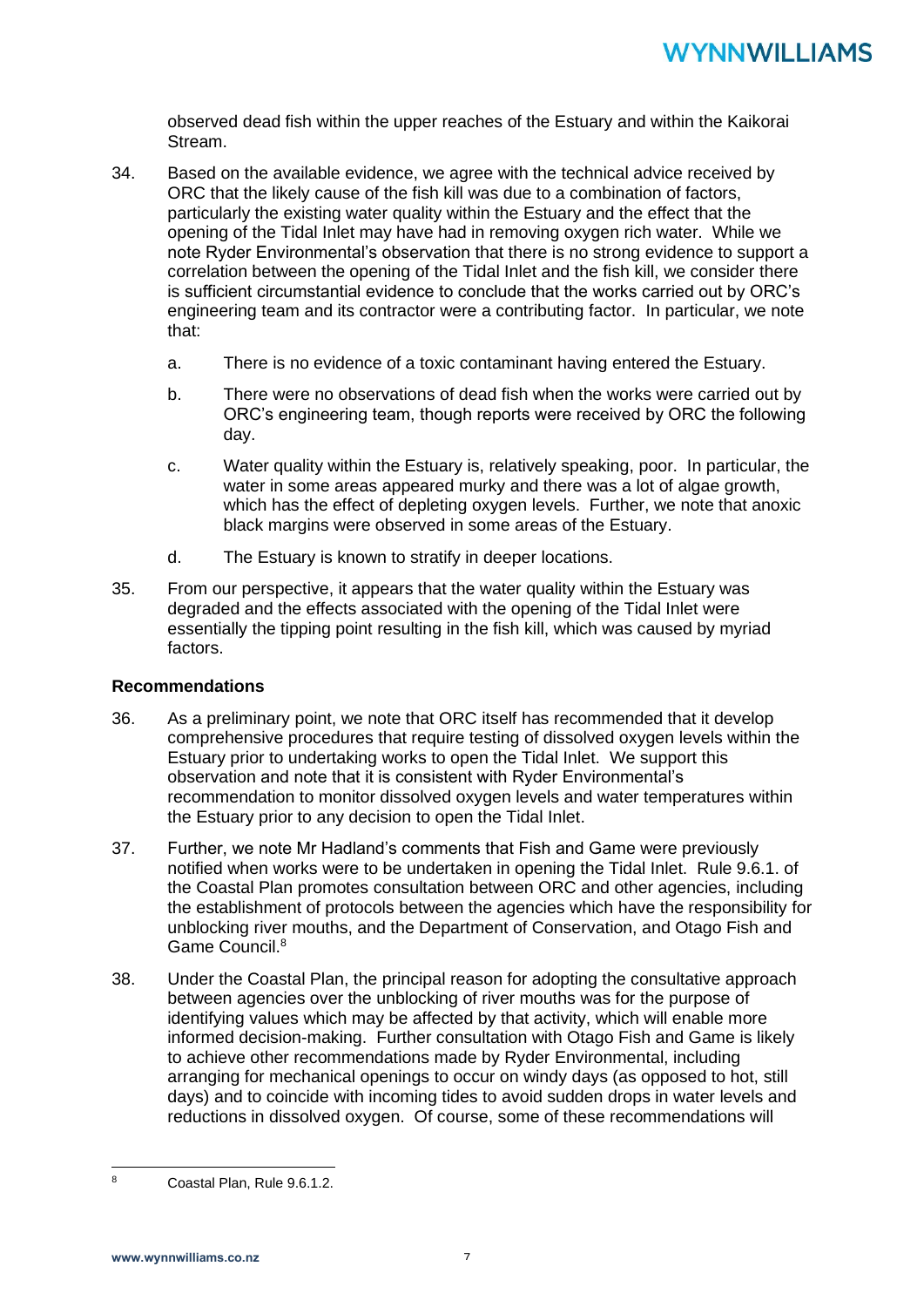need to be balanced against any urgent requirements to reduce water levels within the Estuary to avoid the potential for toxic contamination to occur from the Landfill.

### **Conclusion**

- 39. In summary, we consider that the work carried out by ORC's engineering team and its contractor in opening the Tidal Inlet was expressly permitted by Rule 9.5.3.1 of the Coastal Plan, which means that any potential liability from s 12 of the RMA does not arise. Based on current Environment Court authority, the NES-F does not apply.
- 40. As regards the cause of the fish kill, no conclusive findings could be made. Based on the available circumstantial evidence, we consider that the fish kill was most likely caused by the existing poor water quality within the Estuary, which was inadvertently exacerbated by the opening of the Tidal Inlet. A combination of factors meant that oxygen levels within certain parts of the Estuary were likely to have been depleted, which is consistent with the observations that some fish remained alive.
- 41. We consider that ORC's investigation into the fish kill was thorough, timely and sound. Moving forward, ORC should consider the recommendations contained in our advice, which largely mirror issues which ORC itself has already recognised, as well as recommendations made by Ryder Environmental.
- 42. If you wish to discuss our advice, please let us know a suitable time to call.

Yours faithfully **Wynn Williams**

**Joshua Shaw**

**Partner**

**P** +64 3 379 7622

**E** joshua.shaw@wynnwilliams.co.nz

**Tim McGuigan Associate P** +64 3 379 7622

**E** tim.mcguigan@wynnwilliams.co.nz